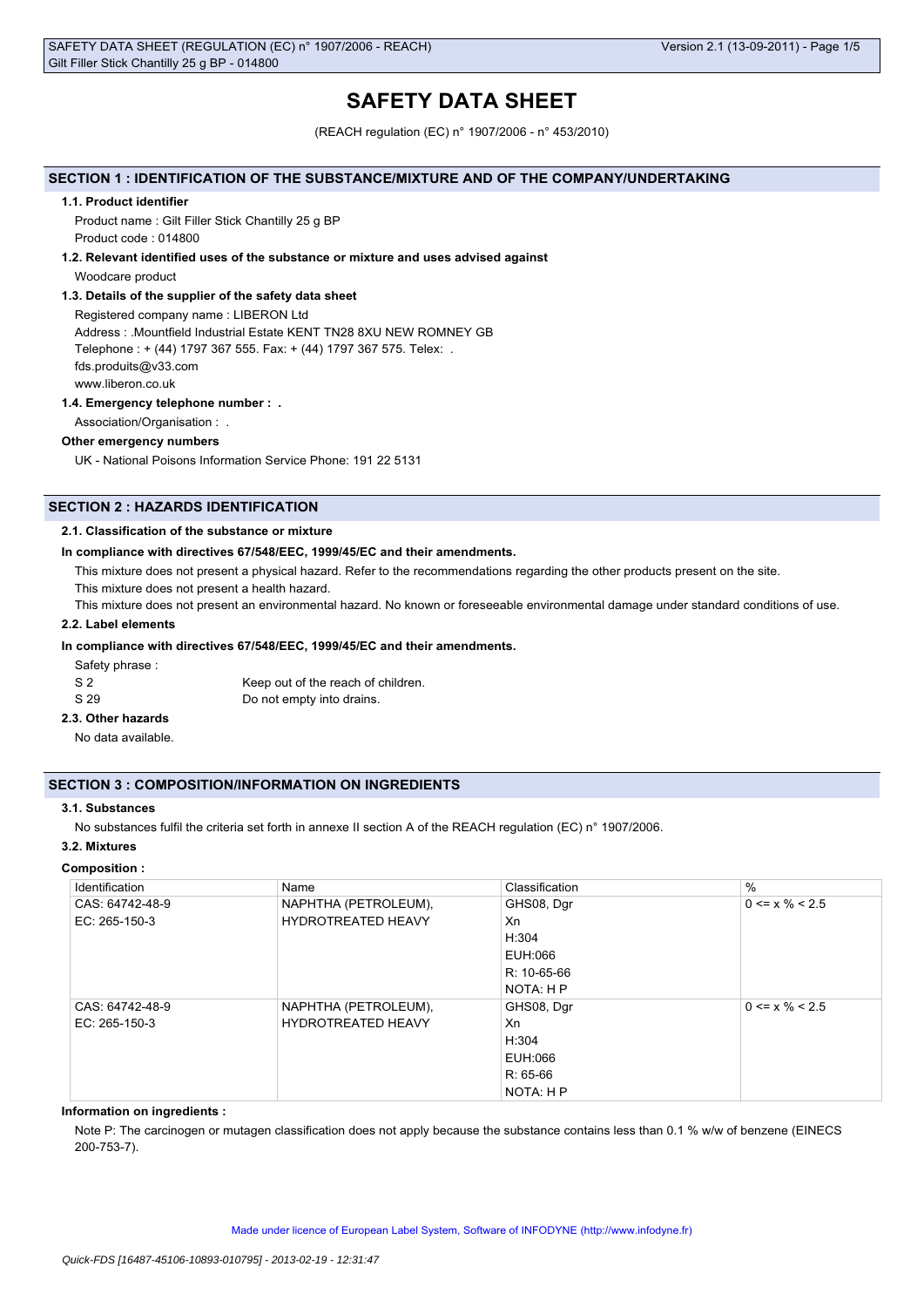### **SECTION 4 : FIRST AID MEASURES**

As a general rule, in case of doubt or if symptoms persist, always call a doctor.

NEVER induce swallowing by an unconscious person.

### **4.1. Description of first aid measures**

#### **In the event of splashes or contact with eyes :**

Wash thoroughly with soft, clean water for 15 minutes holding the eyelids open.

### **In the event of swallowing :**

In the event of swallowing, if the quantity is small (no more than one mouthful), rinse the mouth with water and consult a doctor. Seek medical attention, showing the label.

If swallowed accidentally, call a doctor to ascertain whether observation and hospital care will be necessary. Show the label.

#### **4.2. Most important symptoms and effects, both acute and delayed**

No data available.

#### **4.3. Indication of any immediate medical attention and special treatment needed**

No data available.

### **SECTION 5 : FIREFIGHTING MEASURES**

Non-flammable.

#### **5.1. Extinguishing media**

#### **Suitable methods of extinction**

- In the event of a fire, use :
- sprayed water or water mist
- foam
- multipurpose ABC powder
- BC powder
- carbon dioxide (CO2)

### **Unsuitable methods of extinction**

- In the event of a fire, do not use :
- water jet

### **5.2. Special hazards arising from the substance or mixture**

A fire will often produce a thick black smoke. Exposure to decomposition products may be hazardous to health.

Do not breathe in smoke.

- In the event of a fire, the following may be formed :
- carbon monoxide (CO)
- carbon dioxide (CO2)

# **5.3. Advice for firefighters**

No data available.

#### **SECTION 6 : ACCIDENTAL RELEASE MEASURES**

#### **6.1. Personal precautions, protective equipment and emergency procedures**

Consult the safety measures listed under headings 7 and 8.

# **For fire-fighters**

Fire-fighters will be equipped with suitable personal protective equipment (See section 8).

#### **6.2. Environmental precautions**

Contain and control the leaks or spills with non-combustible absorbent materials such as sand, earth, vermiculite, diatomaceous earth in drums for waste disposal.

### Prevent any material from entering drains or waterways.

**6.3. Methods and material for containment and cleaning up**

No data available.

#### **6.4. Reference to other sections**

No data available.

# **SECTION 7 : HANDLING AND STORAGE**

Requirements relating to storage premises apply to all facilities where the mixture is handled.

### **7.1. Precautions for safe handling**

Always wash hands after handling.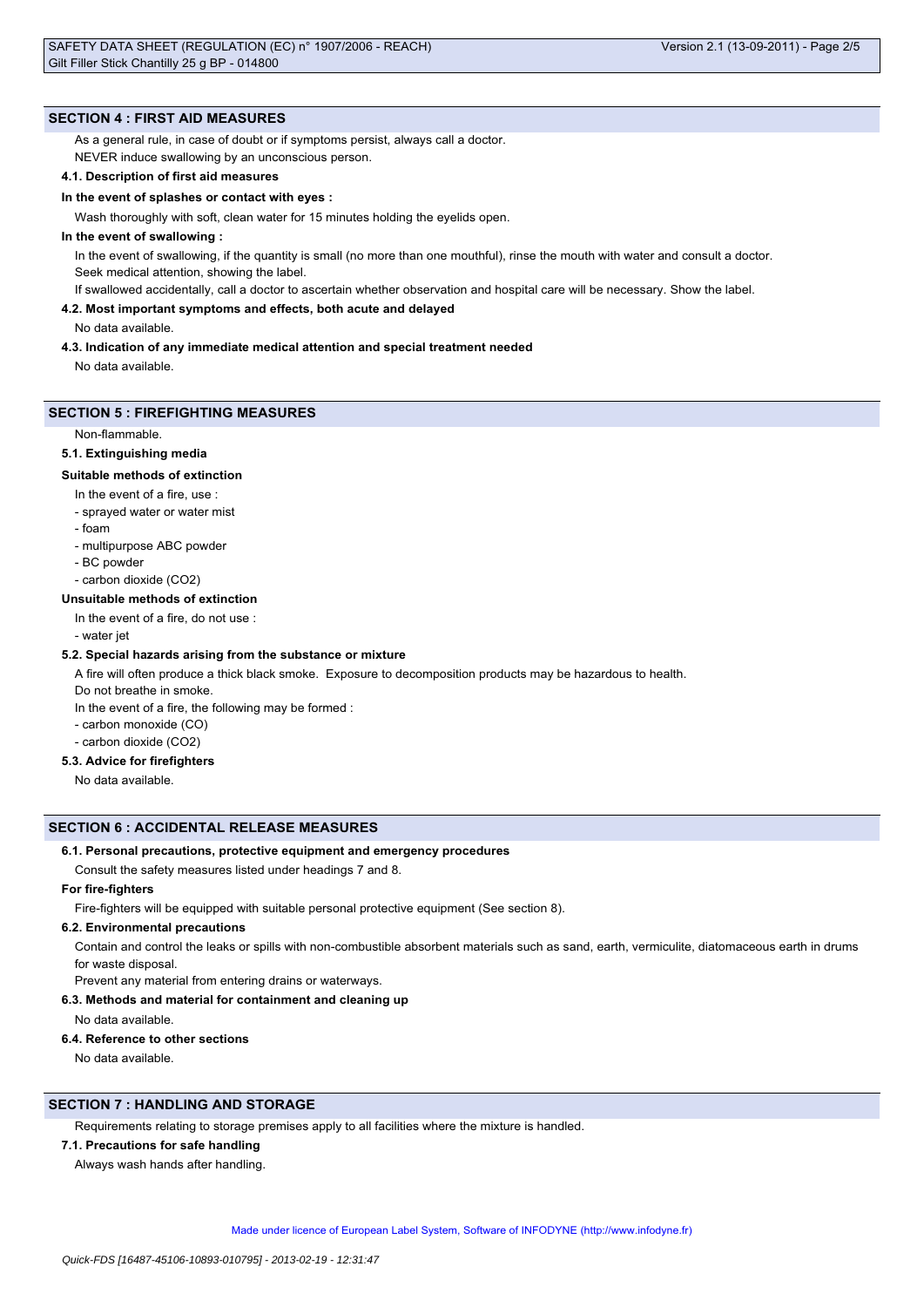### **Fire prevention :**

Handle in well-ventilated areas.

Prevent access by unauthorised personnel.

#### **Recommended equipment and procedures :**

For personal protection, see section 8.

Observe precautions stated on label and also industrial safety regulations.

Packages which have been opened must be reclosed carefully and stored in an upright position.

### **Prohibited equipment and procedures :**

No smoking, eating or drinking in areas where the mixture is used.

### **7.2. Conditions for safe storage, including any incompatibilities**

No data available.

**Storage**

Keep out of reach of children.

### **Packaging**

Always keep in packaging made of an identical material to the original.

#### **7.3. Specific end use(s)**

No data available.

# **SECTION 8 : EXPOSURE CONTROLS/PERSONAL PROTECTION**

#### **8.1. Control parameters**

No data available.

### **8.2. Exposure controls**

#### **Personal protection measures, such as personal protective equipment**

Use personal protective equipment that is clean and has been properly maintained.

Store personal protective equipment in a clean place, away from the work area.

Never eat, drink or smoke during use. Remove and wash contaminated clothing before re-using. Ensure that there is adequate ventilation, especially in confined areas.

### **- Eye / face protection**

Avoid contact with eyes.

Before handling powders or dust emission, wear mask goggles in accordance with standard EN166.

### **- Hand protection**

Wear suitable protective gloves in the event of prolonged or repeated skin contact.

- Type of gloves recommended :
- Nitrile rubber (butadiene-acrylonitrile copolymer rubber (NBR))
- PVA (Polyvinyl alcohol)

### **- Body protection**

Work clothing worn by personnel shall be laundered regularly.

After contact with the product, all parts of the body that have been soiled must be washed.

### **SECTION 9 : PHYSICAL AND CHEMICAL PROPERTIES**

#### **9.1. Information on basic physical and chemical properties**

#### **General information :**

| Physical state:                                        | paste.        |  |
|--------------------------------------------------------|---------------|--|
| Important health, safety and environmental information |               |  |
| $pH$ :                                                 | Not relevant. |  |
| Flash point interval:                                  | not relevant. |  |
| Vapour pressure :                                      | not relevant. |  |
| Density:                                               | $1 - 1.1$     |  |
| Water solubility:                                      | Insoluble.    |  |

#### **9.2. Other information**

No data available.

# **SECTION 10 : STABILITY AND REACTIVITY**

- **10.1. Reactivity**
- No data available.
- **10.2. Chemical stability**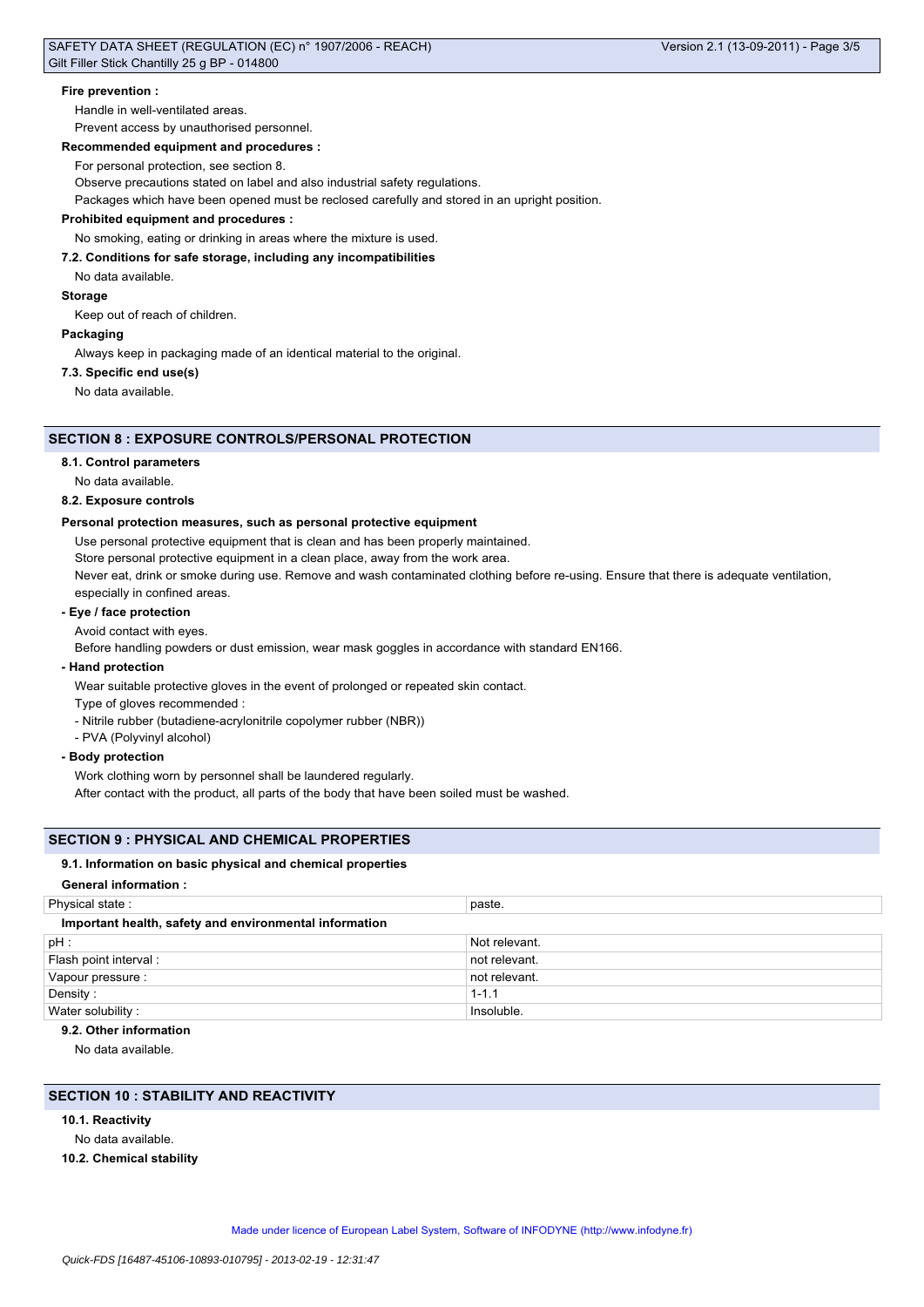This mixture is stable under the recommended handling and storage conditions in section 7.

# **10.3. Possibility of hazardous reactions**

When exposed to high temperatures, the mixture can release hazardous decomposition products, such as carbon monoxide and dioxide, fumes and nitrogen oxide.

### **10.4. Conditions to avoid**

- Avoid :
- heating
- heat

### **10.5. Incompatible materials**

Keep away from :

- combustible material

# **10.6. Hazardous decomposition products**

The thermal decomposition may release/form :

- carbon monoxide (CO)
- carbon dioxide (CO2)

# **SECTION 11 : TOXICOLOGICAL INFORMATION**

### **11.1. Information on toxicological effects**

Exposure to vapours from solvents in the mixture in excess of the stated occupational exposure limit may result in adverse health effects such as mucous membrane and respiratory system irritation and adverse effects on kidney, liver and central nervous system.

Symptoms produced will include headaches, numbness, dizziness, fatigue, muscular asthenia and, in extreme cases, loss of consciousness. Repeated or prolonged contact with the mixture may cause removal of natural oil from the skin resulting in non-allergic contact dermatitis and absorption through the skin.

Splashes in the eyes may cause irritation and reversible damage

### **11.1.1. Substances**

No toxicological data available for the substances.

### **11.1.2. Mixture**

No toxicological data available for the mixture.

### **SECTION 12 : ECOLOGICAL INFORMATION**

### **12.1. Toxicity**

### **12.1.1. Substances**

No aquatic toxicity data available for the substances.

# **12.1.2. Mixtures**

No aquatic toxicity data available for the mixture.

#### **12.2. Persistence and degradability**

No data available.

### **12.3. Bioaccumulative potential**

No data available.

# **12.4. Mobility in soil**

No data available.

### **12.5. Results of PBT and vPvB assessment**

No data available.

### **12.6. Other adverse effects**

No data available.

### **SECTION 13 : DISPOSAL CONSIDERATIONS**

Proper waste management of the mixture and/or its container must be determined in accordance with Directive 2008/98/EC.

### **13.1. Waste treatment methods**

Do not pour into drains or waterways.

# **Waste :**

Waste management is carried out without endangering human health, without harming the environment and, in particular without risk to water, air, soil, plants or animals.

Recycle or dispose of waste in compliance with current legislation, preferably via a certified collector or company.

Do not contaminate the ground or water with waste, do not dispose of waste into the environment.

### **Soiled packaging :**